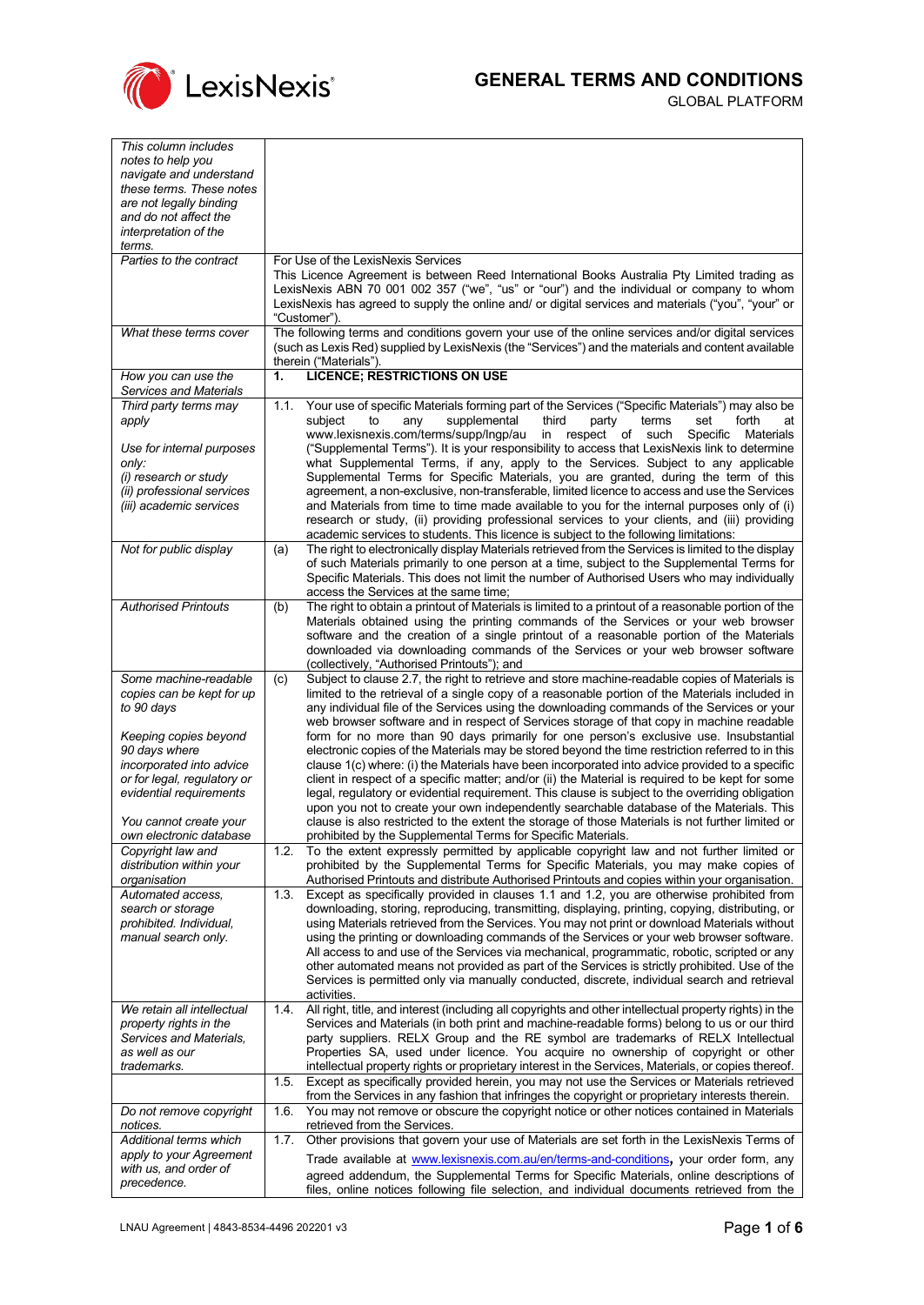

|                                                   |                  | Services (collectively, the "Additional Terms"), all of which are incorporated by reference into<br>these General Terms and Conditions. References to "Services" in the Terms of Trade shall<br>be references to Services and Materials as defined herein, for the purpose of these General                                                                                             |
|---------------------------------------------------|------------------|-----------------------------------------------------------------------------------------------------------------------------------------------------------------------------------------------------------------------------------------------------------------------------------------------------------------------------------------------------------------------------------------|
|                                                   |                  | Terms and Conditions. References to "Customer" or "you" in the Terms of Trade shall be<br>references to you or Customer as defined herein, for the purposes of these General Terms                                                                                                                                                                                                      |
|                                                   |                  | and Conditions. To the extent there is any inconsistency between the Additional Terms and<br>General Terms and Conditions, the Additional Terms prevail in the order that they appear                                                                                                                                                                                                   |
|                                                   | 2.               | above.<br><b>ACCESS TO SERVICES</b>                                                                                                                                                                                                                                                                                                                                                     |
| Who is an Authorised                              | 2.1              | Only your Legal Users or Academic Users (as applicable), and reasonable additional                                                                                                                                                                                                                                                                                                      |
| User?                                             |                  | employees and support personnel authorised by both us and you shall be entitled to access<br>and use the Services and Materials ("Authorised Users"). You warrant that you are neither                                                                                                                                                                                                  |
| No access for persons<br>subject to sanctions     |                  | identified on, nor shall you provide access to Services to any individuals or entities identified<br>on, (1) OFAC's list of Specially Designated Nationals ("SDN List"), (2) the UK's HM<br>Treasury's Consolidated List of Sanctions Targets, (3) the EU's Consolidated List of Persons,<br>Groups, and Entities Subject to EU Financial Sanctions, (4) any other applicable sanctions |
|                                                   |                  | lists, or (5) any person 50 percent or more owned, directly or indirectly, individually or in the<br>aggregate by a person(s) identified in (1) through (4).                                                                                                                                                                                                                            |
| Definition of Academic                            | $2.2\phantom{0}$ | For Academic Institutions, "Academic Users" means the total number of Australia-based                                                                                                                                                                                                                                                                                                   |
| User                                              |                  | unique students enrolled in courses taught by members of the law faculty. "Academic<br>Institution" means an entity registered on the National Register maintained by the Tertiary<br>Education Quality and Standards Agency or any successor.                                                                                                                                          |
| Definition of Legal User                          | 2.3              | For all customers excluding Academic Institutions, "Legal Users" means all of your Australia-<br>based employees, contractors, partners, incoming secondees or, for chambers, barristers<br>and:                                                                                                                                                                                        |
|                                                   |                  | a) provide legal or related services (including, but not limited to, compliance, conveyancing,<br>migration and intellectual property/ patent services) which are billed to your clients; or<br>b) are involved in a legal advisory role.                                                                                                                                               |
| You have a limited right                          | 2.4              | Except for use incidental to occasional, short-term travel, you may not use an identification                                                                                                                                                                                                                                                                                           |
| to access the content<br>outside Australia and    |                  | number to access the Services and Materials from outside the country for which it was<br>issued. You indemnify us against any loss, injury, claim, liability, or damage of any kind                                                                                                                                                                                                     |
| agree to indemnify us for                         |                  | resulting in any way from your use of the Services and Materials from outside the country for                                                                                                                                                                                                                                                                                           |
| such use.                                         |                  | which it was issued. This clause does not apply to digital services.                                                                                                                                                                                                                                                                                                                    |
| You can only access<br>subscribed content.        | 2.5              | Your identification number(s) may be restricted from accessing certain Materials otherwise<br>available in the Services for which you have not subscribed.                                                                                                                                                                                                                              |
| <b>Changes to the Materials</b><br>and Services.  | 2.6              | Materials and features may be added to or withdrawn from the Services and the Services<br>may otherwise be changed without notice.                                                                                                                                                                                                                                                      |
| You are responsible for<br>your Authorised Users. | 2.7              | You must ensure that each person having access to the Services and Materials:                                                                                                                                                                                                                                                                                                           |
|                                                   | (a)              | is an Authorised User; and                                                                                                                                                                                                                                                                                                                                                              |
|                                                   | (b)              | is using those Services and Materials only in accordance with these General Terms and<br>Conditions and the Additional Terms. The Customer shall be responsible for use of the<br>Services and Materials by Authorised Users.                                                                                                                                                           |
| Additional terms for<br>Lexis® Smart              | 2.8              | For Customers subscribing to Lexis® Smart: Use of the LexisNexis Smart software which<br>forms part of the Services ("LexisNexis Smart") has the additional terms described in this<br>clause 2.6. You must not do any of the following, whether directly or indirectly:                                                                                                                |
|                                                   | (a)              | install or use LexisNexis Smart on any site other than the location of the Customer where<br>the software (which forms part of the Services) is installed or install on more than the                                                                                                                                                                                                   |
|                                                   | (b)              | agreed number of workstations;<br>use, copy, publish, distribute, communicate, commercialise, import, export or publicly<br>display all or part of the original or any copy of LexisNexis Smart (electronically or                                                                                                                                                                      |
|                                                   | (c)              | otherwise), except as expressly authorised by this Agreement;<br>make any enhancements or other modifications to the Services, or create any derivative<br>works of the same;                                                                                                                                                                                                           |
|                                                   | (d)              | reverse engineer, decompile, disassemble or otherwise translate the Services or attempt<br>to derive the source code or underlying ideas, structure, organisation, processes or<br>algorithms of the Services, except and only to the extent that such activities cannot be                                                                                                             |
|                                                   | (e)              | restricted under applicable law;<br>use or access all or part of the Services to the extent you are or plan to become a                                                                                                                                                                                                                                                                 |
|                                                   | (f)              | competitor of the Services, or an employee, contractor or agent of a competitor to the<br>Services;<br>permit any competitor of the Services to access or use any Services or Materials for any                                                                                                                                                                                         |
|                                                   |                  | purpose, including but not limited to providing any type of consultancy, support or other<br>services to you either directly or indirectly; or                                                                                                                                                                                                                                          |
|                                                   | (g)              | use the Services in any manner that is for unlawful purposes or other purposes not<br>permitted by this Agreement or which may involve risk of death, personal injury, property<br>damage or environmental damage or in any life support application, device or system.                                                                                                                 |
| Additional terms for                              | 2.9              | For Customers subscribing to Practical Guidance: in addition to other rights granted                                                                                                                                                                                                                                                                                                    |
| <b>Practical Guidance</b>                         |                  | under these General Terms and Conditions, you may copy, revise, customise and use the<br>forms, precedents and checklists in the Materials for the purposes of any matter on which                                                                                                                                                                                                      |
|                                                   |                  | you are advising; and make available to clients, potential clients and others copies of such                                                                                                                                                                                                                                                                                            |
|                                                   |                  | Materials on a reasonable, non-systematic basis that is not commercially prejudicial to us,<br>subject to crediting third parties where such material is attributed to them.                                                                                                                                                                                                            |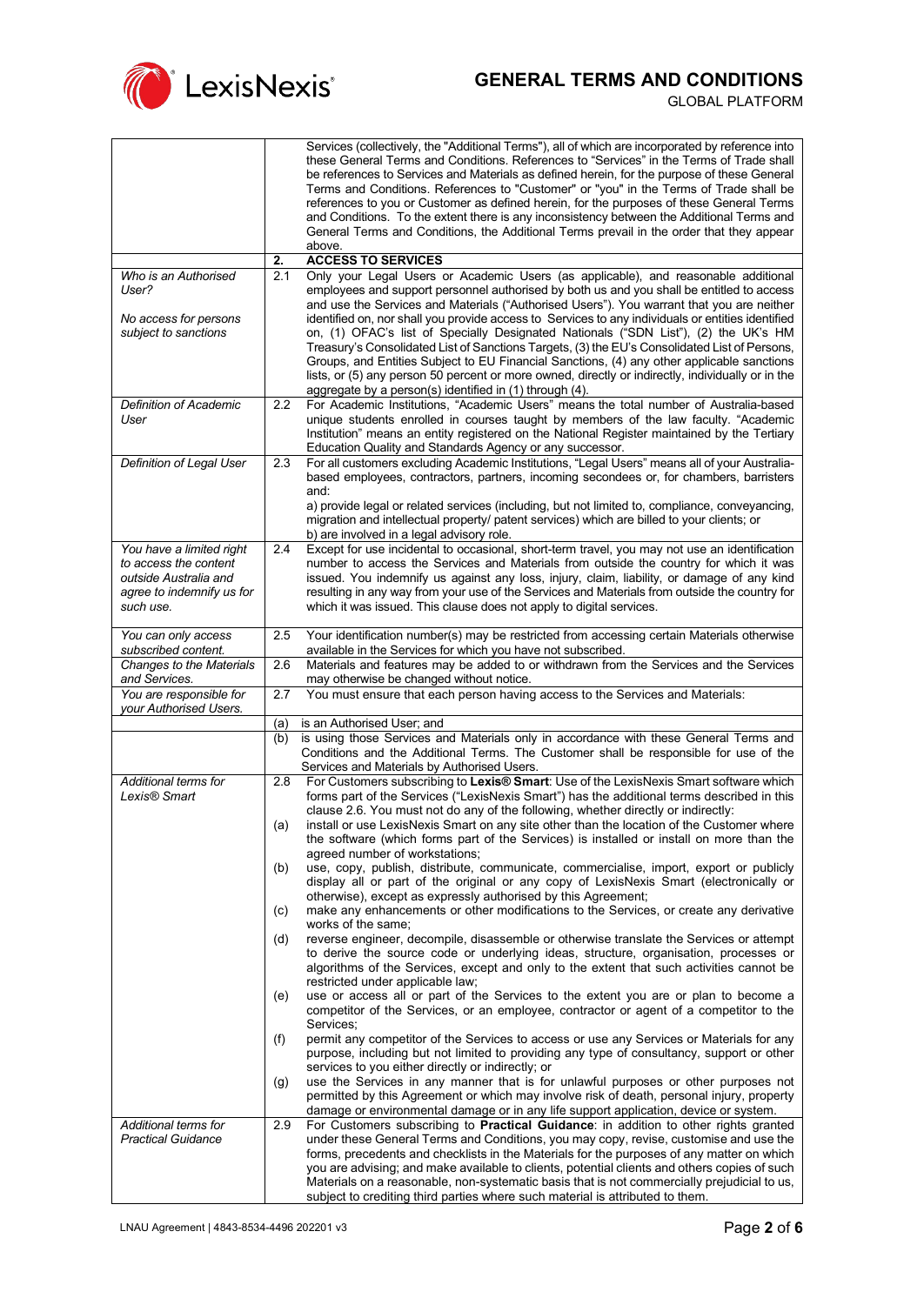

| Additional terms for<br>Lexis® Red      | 2.10 For Customers subscribing to Lexis Red: In order to access and use Lexis Red titles you<br>must download the Lexis Red mobile digital device software application and accept the<br>Lexis Red mobile digital device software application ("Red App") terms and conditions as<br>may be amended from time to time and which are available through the 'Terms and<br>Conditions' link within the Red App ("Red App Conditions"). In addition to other rights<br>granted under these General Terms and Conditions, titles on Lexis Red that appear in<br>your customer agreement or order form are licenced to you in perpetuity subject to this<br>Agreement and the foregoing. Clause 1.1.(c) of the General Terms and Conditions will not<br>be applicable in respect of Lexis Red titles as you will not be required to delete any Red<br>title from your device upon termination. You will be able to maintain the "main work" that<br>you have accumulated onto your device in perpetuity subject to the licence conditions in<br>these General Terms and Conditions and the Red App Conditions. Upon termination of a<br>particular Lexis Red title subscription:<br>you and your Authorised Users may continue to use the Lexis Red content purchased as<br>(a)<br>at the date of termination and continue to use the Red App subject to the licence conditions<br>in these General Terms and Conditions and to the Red App Conditions, at your own risk;<br>LexisNexis is not obliged to store, maintain, back-up, retrieve or restore any Lexis Red<br>(b)<br>content that is lost or deleted by you;<br>you will no longer receive content amendments, access to links within the title, updates to<br>(c)<br>the Lexis Red technology, or support or maintenance from LexisNexis and any<br>annotations you make will not continue to synchronise between devices. As such you<br>acknowledge that this could impact the usability of the Lexis Red content from termination.<br>You may only receive updates in the Red App, as made generally available without fee,<br>from time to time; and<br>(d)<br>clauses 1.4, 1.5, 1.6., 4, 5.4, 5.6 and 5.9 of the General Terms and Conditions survive<br>termination.<br>2.11 For the avoidance of doubt, by maintaining each of your Lexis Red title subscriptions, you |
|-----------------------------------------|-------------------------------------------------------------------------------------------------------------------------------------------------------------------------------------------------------------------------------------------------------------------------------------------------------------------------------------------------------------------------------------------------------------------------------------------------------------------------------------------------------------------------------------------------------------------------------------------------------------------------------------------------------------------------------------------------------------------------------------------------------------------------------------------------------------------------------------------------------------------------------------------------------------------------------------------------------------------------------------------------------------------------------------------------------------------------------------------------------------------------------------------------------------------------------------------------------------------------------------------------------------------------------------------------------------------------------------------------------------------------------------------------------------------------------------------------------------------------------------------------------------------------------------------------------------------------------------------------------------------------------------------------------------------------------------------------------------------------------------------------------------------------------------------------------------------------------------------------------------------------------------------------------------------------------------------------------------------------------------------------------------------------------------------------------------------------------------------------------------------------------------------------------------------------------------------------------------------------------------------------------------------------------------------------------------------------------------|
|                                         | will receive updates to the content on those Lexis Red titles as and when available, as                                                                                                                                                                                                                                                                                                                                                                                                                                                                                                                                                                                                                                                                                                                                                                                                                                                                                                                                                                                                                                                                                                                                                                                                                                                                                                                                                                                                                                                                                                                                                                                                                                                                                                                                                                                                                                                                                                                                                                                                                                                                                                                                                                                                                                             |
|                                         | well as access to ongoing legal updates and technological changes to the Red App.                                                                                                                                                                                                                                                                                                                                                                                                                                                                                                                                                                                                                                                                                                                                                                                                                                                                                                                                                                                                                                                                                                                                                                                                                                                                                                                                                                                                                                                                                                                                                                                                                                                                                                                                                                                                                                                                                                                                                                                                                                                                                                                                                                                                                                                   |
| Additional terms for<br>Capital Monitor | 2.12 For Customers subscribing to Capital Monitor, in addition to other rights granted under<br>these General Terms and Conditions, the terms of this clause 2.9 apply and the Customer<br>acknowledges that as the Capital Monitor Services may contain press releases,<br>transcripts, policy papers, court decisions, news stories, draft legislation and all other<br>legislative instruments, government publications, media releases, whether in writing,<br>electronically or through any other medium (including information or materials which may<br>be the subject of any licence agreement between us and a third party) ("Capital Monitor<br>Materials"), the Capital Monitor Materials are subject to the terms and conditions of the<br>relevant Commonwealth Government or a State or Territory Government who created<br>and/or released the respective Capital Monitor Materials (as applicable) as well as the<br>terms set out in this Agreement. If there is any inconsistency between such terms, the<br>terms of the Commonwealth Government or a State or Territory Government prevail to the<br>extent of the inconsistency. The Customer also acknowledges and agrees that:<br>the Capital Monitor Materials and all intellectual property rights therein are and must remain<br>(a)<br>the exclusive property of the Commonwealth Government or a State or Territory<br>Government, or other relevant bodies, as applicable;<br>we are not responsible for any changes to the terms of use of, or any changes to the<br>(b)<br>availability of, Capital Monitor Materials imposed by the Commonwealth Government or a<br>State or Territory Government, or other relevant bodies (as applicable) from time to time.                                                                                                                                                                                                                                                                                                                                                                                                                                                                                                                                                                                      |
| Additional terms for<br>Folders         | 2.13 The Services may contain a feature that will allow your Authorised Users to create work<br>folders or work spaces ("Folders") from research sessions that are associated solely with<br>their respective LexisNexis IDs. The Folders are designed to allow your Authorised Users to<br>save copies of Materials made available by us, as well as links to Materials. Authorised<br>Users may also share the Folders with third party LexisNexis authorised users, however such<br>third party users will only be permitted to access Materials in the Folders for which they have<br>a current subscription. We represent and warrant that the Folders will be under the exclusive<br>control of your Authorised Users and we will not access or otherwise review the content of<br>Folders without your authorisation. Notwithstanding the foregoing, we may access or<br>disclose the content of Folders to the extent necessary to facilitate features and functions of<br>the Services and to comply with contractual and legal obligations including, but not limited<br>to, an administrative or judicial proceeding. Authorised Users are solely responsible for the<br>content of their respective Folders. You represent and warrant Authorised Users are<br>prohibited from uploading content to the Folders that is defamatory, libellous, pornographic<br>or obscene, unless such content is reasonably related to professional responsibilities.<br>Access to and use of the Folders may be subject to technical limitations such as storage<br>limits, downtime for maintenance or third party service availability. We are not responsible<br>for backing up, or for any damage to or loss of, any content uploaded to the Folders by you.<br>The Folders are provided AS IS and we make no warranties or guarantees in respect of<br>uptime or accessibility of any content you upload to the Folders, and we do not warrant that<br>access to the Folders will be continuous or error-free. You agree to use the Folders in<br>accordance with any acceptable use limitations and guidelines as may be notified to you<br>from time to time.                                                                                                                                                                  |
|                                         | <b>WARRANTIES AND GUARANTEES</b><br>3.                                                                                                                                                                                                                                                                                                                                                                                                                                                                                                                                                                                                                                                                                                                                                                                                                                                                                                                                                                                                                                                                                                                                                                                                                                                                                                                                                                                                                                                                                                                                                                                                                                                                                                                                                                                                                                                                                                                                                                                                                                                                                                                                                                                                                                                                                              |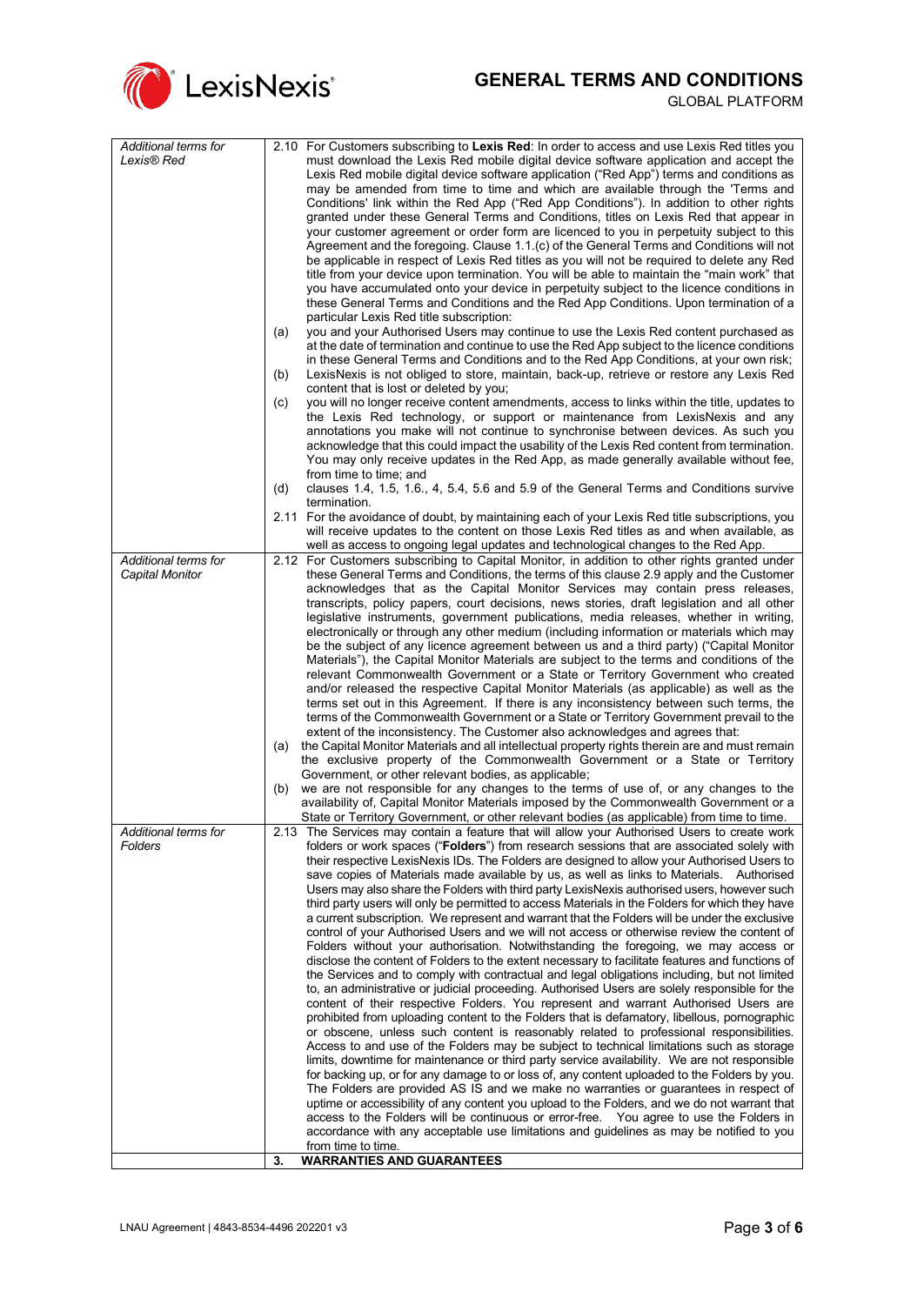

<span id="page-3-0"></span>

| Your<br>under<br>rights       | 3.1 | If you are a "consumer" for the purposes of the Australian Consumer Law, certain                                                                                                             |
|-------------------------------|-----|----------------------------------------------------------------------------------------------------------------------------------------------------------------------------------------------|
| Australian<br>Consumer        |     | guarantees, rights and remedies may be conferred on you which cannot be excluded,                                                                                                            |
| Law                           |     | restricted or modified. If so, then to the maximum extent permitted by law, our liability to you                                                                                             |
|                               |     | is limited at our option to:                                                                                                                                                                 |
|                               | (a) | in the case of goods, replacement or repair of the goods or payment of the cost of replacing                                                                                                 |
|                               |     | or repairing the goods; and                                                                                                                                                                  |
|                               | (b) | in the case of services, resupply of the services or payment of the cost of resupplying the                                                                                                  |
|                               |     | services. In this agreement, Australian Consumer Law means Schedule 2 of the                                                                                                                 |
|                               |     | Competition and Consumer Act 2010 (Cth).                                                                                                                                                     |
| We warrant that we have       | 3.2 | We represent and warrant that we have the right and authority to make the Services available                                                                                                 |
| the right to grant you        |     | pursuant to our agreement with you.                                                                                                                                                          |
| access to the Services        |     |                                                                                                                                                                                              |
| The<br><b>Services</b><br>and | 3.3 | Subject to clauses 3.1 and 3.2 and to the maximum extent permitted by law, the                                                                                                               |
| Materials are provided on     |     | Services are provided on an "as is", "as available" basis and, unless expressly stated                                                                                                       |
| "as is" and<br>"as<br>an      |     | to the contrary in this Agreement, we exclude all representations, warranties and                                                                                                            |
| available" basis.             |     | guarantees, whether express or implied, by statute, trade or otherwise, including                                                                                                            |
|                               |     | without limitation that the Services and Materials are or will be complete or free                                                                                                           |
|                               |     |                                                                                                                                                                                              |
|                               |     | from errors or that information will continue to be available to us to enable us to                                                                                                          |
|                               |     | keep the Services and Materials up-to-date.                                                                                                                                                  |
| enforcement<br>оf<br>No       | 3.4 | Subject to clause 5.10, it is not intended that any contract between us and the Customer for                                                                                                 |
| agreement<br>third<br>bv      |     | the supply of Services should be enforceable by any third party.                                                                                                                             |
| parties except under cl       |     |                                                                                                                                                                                              |
| 5.10                          |     |                                                                                                                                                                                              |
| No future waiver              | 3.5 | Any waiver by us of any of these terms and conditions shall be limited to the particular                                                                                                     |
|                               |     | instance and shall not operate or be deemed to operate as a future waiver of that or any                                                                                                     |
|                               |     | other term.                                                                                                                                                                                  |
|                               | 4.  | <b>LIMITATION OF LIABILITY</b>                                                                                                                                                               |
| This clause limits the        | 4.1 | Subject to clause 3.1 and to the maximum extent permitted by law a Covered Party (as                                                                                                         |
| circumstances in which        |     | defined below) shall not be liable for any loss, injury, claim, liability, or damage of any kind                                                                                             |
| we may be liable to you.      |     | resulting in any way from:                                                                                                                                                                   |
|                               | (a) | any errors in or omissions from the Services or any Materials available or not included                                                                                                      |
|                               |     | therein;                                                                                                                                                                                     |
|                               | (b) | the unavailability or interruption to the supply of the Services or any features thereof or any                                                                                              |
|                               |     | Materials;                                                                                                                                                                                   |
|                               | (c) | Customer's use or misuse of the Services or Materials (regardless of whether you received                                                                                                    |
|                               |     | any assistance from a Covered Party in using or misusing the Services);                                                                                                                      |
|                               | (d) | your use of any equipment in connection with the Services;                                                                                                                                   |
|                               |     | the content of Materials;                                                                                                                                                                    |
|                               | (e) |                                                                                                                                                                                              |
|                               | (f) | any delay or failure in performance beyond the reasonable control of a Covered Party; or                                                                                                     |
|                               | (g) | any negligence of a Covered Party or its employees, contractors or agents in connection                                                                                                      |
|                               |     | with the performance of our obligations under this Agreement (other than liability for death                                                                                                 |
|                               |     | or personal injury).                                                                                                                                                                         |
|                               | 4.2 | "Covered Party" means (a) us, our affiliates, and any officer, director, employee,                                                                                                           |
|                               |     | subcontractor, agent, successor, or assign of us or our affiliates; and (b) each third party                                                                                                 |
|                               |     | supplier of Materials, their affiliates, and any officer, director, employee, subcontractor, agent,                                                                                          |
|                               |     | successor, or assign of any third party supplier of Materials or any of their affiliates.                                                                                                    |
|                               | 4.3 | Our liability to you for loss or damage of any kind (including loss or damage caused by                                                                                                      |
|                               |     | negligence) is reduced to the extent that you caused or contributed to that loss or damage.                                                                                                  |
| This clause caps the          | 4.4 | Subject to clause 3.1 and to the maximum extent permitted by law, the aggregate                                                                                                              |
| amount of any liability to    |     | liability of the Covered Parties whether for breach of this Agreement or in tort                                                                                                             |
| you under this                |     | (including negligence) or for any other common law or statutory cause of action                                                                                                              |
| Agreement.                    |     | shall not exceed the lesser of your actual direct damages or the amount you paid                                                                                                             |
|                               |     | for the goods, or in the case of services the amount you paid for the services in the                                                                                                        |
|                               |     | twelve month period immediately preceding the date the claim arose.                                                                                                                          |
| This<br>clause<br>excludes    | 4.5 | Subject to clause 3.1, the Covered Parties shall not be liable for any special, indirect,                                                                                                    |
| liability for consequential   |     | incidental, or consequential damages of any kind whatsoever (including, without                                                                                                              |
| loss.                         |     | limitation, legal fees and loss of profits, contracts, business, revenue, goodwill,                                                                                                          |
|                               |     | anticipated savings, business information or data) in any way due to, resulting from,                                                                                                        |
|                               |     | or arising in connection with the goods and services, or the failure of any Covered                                                                                                          |
|                               |     | Party to perform its obligations, regardless of any negligence of any Covered Party.                                                                                                         |
| The Materials are for         | 4.6 | The Materials are provided for reference purposes only and are not intended, nor should                                                                                                      |
| reference purposes only       |     | they be used, as a substitute for professional advice or judgment or to provide legal advice                                                                                                 |
| and are not a substitute      |     | with respect to particular circumstances.                                                                                                                                                    |
|                               |     |                                                                                                                                                                                              |
| for legal advice.             |     |                                                                                                                                                                                              |
| We do not have any            | 4.7 | We do not undertake any obligation to consider whether the information provided to or by                                                                                                     |
| obligation to make sure       |     | us for the purpose of our Materials (including answering a query) is either sufficient, up to                                                                                                |
| the Materials are up to       |     | date or appropriate for any particular or actual circumstances. Whilst reasonable efforts                                                                                                    |
| sufficient, up to date or     |     | are made to keep the Materials up to date, you should obtain independent verification or                                                                                                     |
| appropriate for any actual    |     | advice before relying upon any piece of information in circumstances where loss or                                                                                                           |
| particular<br>or              |     | damage may result.                                                                                                                                                                           |
| circumstances.                |     |                                                                                                                                                                                              |
|                               |     |                                                                                                                                                                                              |
| We are not a law firm and     | 4.8 | We are not a law firm; we do not represent or advise clients in any matter and are not                                                                                                       |
| we are not providing legal    |     | bound by the professional responsibilities and duties of a practising lawyer. Nothing in the<br>Services, or the Materials or in the Agreement nor any receipt or use of the Services, shall |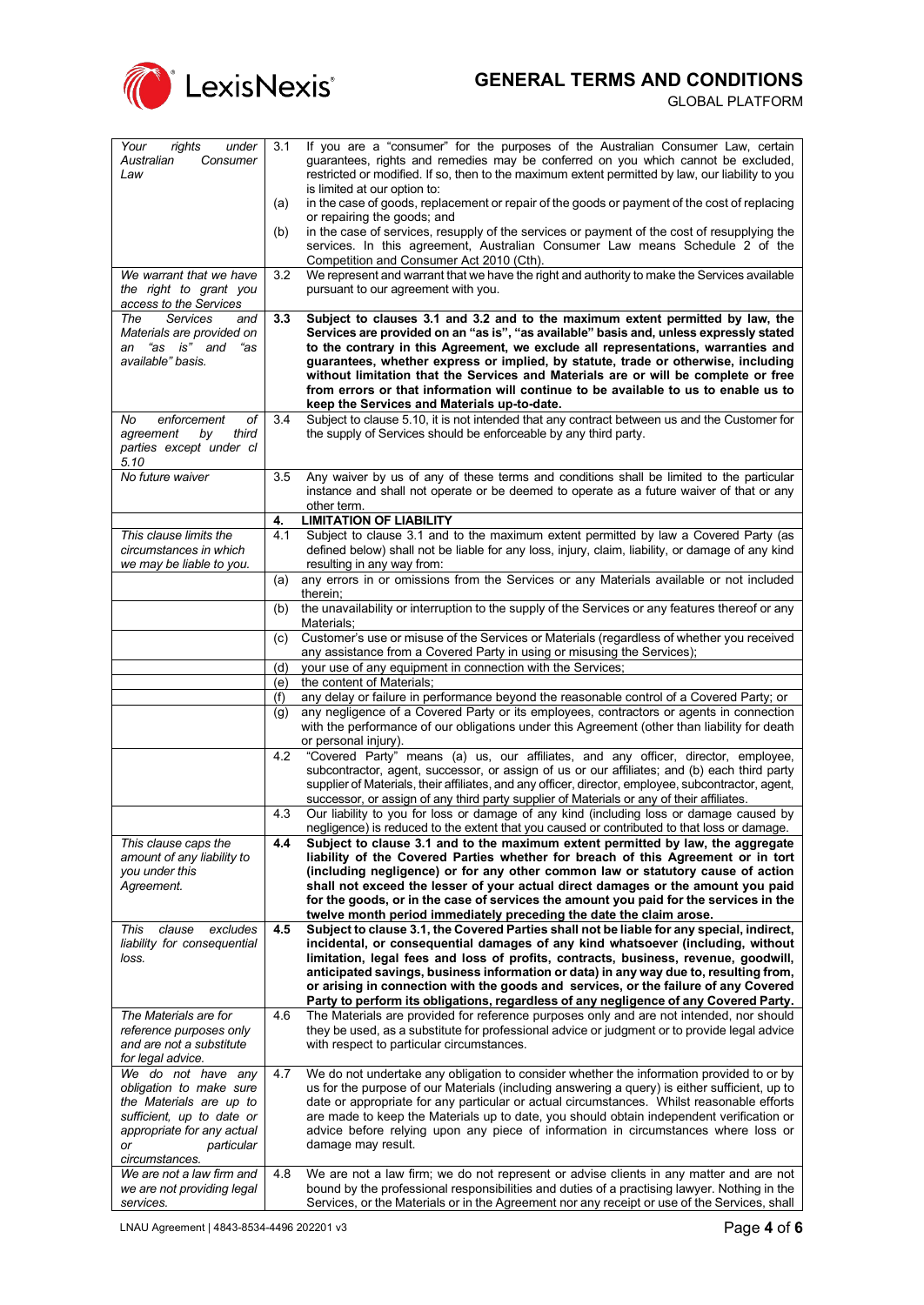

 $\mathbf{r}$ 

GLOBAL PLATFORM

H.

<span id="page-4-0"></span>

|                                                       | be construed or relied on as advertising or soliciting to provide any legal services, creating<br>any solicitor-client relationship or providing any legal representation, advice or opinion       |
|-------------------------------------------------------|----------------------------------------------------------------------------------------------------------------------------------------------------------------------------------------------------|
|                                                       | whatsoever on behalf of us or our staff.                                                                                                                                                           |
| User IDs are personal<br>and confidential to the      | Any password / ID number issued by us to an Authorised User is personal and confidential<br>4.9<br>to that Authorised User. If we suspect that any password / ID is being used by an               |
| individual. We may                                    | unauthorised user or a different Authorised User to the person to whom it was issued, that                                                                                                         |
| cancel any shared IDs                                 | password / ID may be cancelled and you may be liable for additional charges, in                                                                                                                    |
| and you may be liable for<br>additional charges for   | accordance with our then current price list or catalogue for the applicable Services, in<br>respect of any such unauthorised use.                                                                  |
| unauthorised use.                                     |                                                                                                                                                                                                    |
|                                                       | <b>MISCELLANEOUS</b><br>5.                                                                                                                                                                         |
| Unless terminated at<br>least 30 days before          | This Agreement is for the minimum period specified in the Price Plan Period. This<br>5.1<br>Agreement will automatically renew on the date following the expiration of the Price Plan              |
| renewal, this Agreement                               | Period ("Renewal") for additional 12 month terms unless you provide us with a notice of                                                                                                            |
| will auto-renew for                                   | termination in accordance with clause 5.2. The price payable for the Services and                                                                                                                  |
| additional 12 month<br>terms.                         | Materials will be the price payable in the immediately preceding Price Plan Period, plus<br>an annual adjustment (or actual usage level for the preceding year, whichever is the                   |
|                                                       | higher). A pre-determined annual adjustment may be specified in your written agreement                                                                                                             |
| We will tell you the price<br>for the renewed term at | with LexisNexis or customer order form or, if not, will be notified to you at least 45 days<br>before the Renewal date.                                                                            |
| least 45 days prior to the                            |                                                                                                                                                                                                    |
| renewal date.                                         |                                                                                                                                                                                                    |
| Either party may<br>terminate for breach.             | 5.2<br>Either party may terminate the subscription for access to the Services upon notice to the<br>other for breach. You may terminate this Agreement (in whole or in part) by giving us at least |
|                                                       | 30 days' written notice, to expire the day before the anniversary of the commencement date                                                                                                         |
| You can terminate by                                  | or last day of the period set forth in the Price Plan Period (whichever is the later) as specified                                                                                                 |
| giving notice at least 30<br>days prior to renewal.   | in the order form ("Customer Notice Period"). We may terminate this Agreement (in whole or<br>in part) by giving at least 60 days' notice. Our only obligation in this event shall be the pro      |
|                                                       | rata refund of any charges paid in advance. We may suspend or discontinue providing the                                                                                                            |
| We can terminate at any<br>time on 60 days' notice.   | Services to you without notice and pursue any other remedy legally available to us if you fail<br>to comply with any of your obligations hereunder. On termination of this Agreement, any          |
|                                                       | licence granted under this Agreement, other than any perpetual licence granted hereunder,                                                                                                          |
| We can suspend or                                     | terminates (including the licence in clause 1.1).                                                                                                                                                  |
| discontinue service if you<br>breach this Agreement.  |                                                                                                                                                                                                    |
| <b>Consumers and Small</b>                            | In addition to your termination rights under clause 5.2, if you are a "consumer" or if this<br>5.3                                                                                                 |
| <b>Businesses have</b><br>additional termination      | Agreement with you is a "small business contract" under the Australian Consumer Law, at<br>any time after the expiry of the initial Price Plan Period indicated on the order form, you             |
| rights after renewal.                                 | may terminate this Agreement by providing at least 30 days' written notice. In this event,                                                                                                         |
|                                                       | we will provide you with a pro rata refund of any charges paid in advance. On termination                                                                                                          |
|                                                       | of this Agreement, any licence granted under this Agreement, other than any perpetual<br>licence granted hereunder, terminates (including the licence in clause 1.1).                              |
| We can amend this                                     | 5.4<br>Except as otherwise set out in this clause, we may amend this Agreement at any time by                                                                                                      |
| Agreement on 7 days'<br>notice. If the change is      | providing at least 7 days' notice of the changes. If any change takes effect during your then<br>current Price Plan Period and is detrimental to you, you may, within 30 days' of the date on      |
| detrimental to you, you                               | which we issued the notice of the change, terminate the Agreement with immediate effect by                                                                                                         |
| may terminate on 30                                   | providing notice in writing. For the avoidance of doubt, all changes notified to you will apply                                                                                                    |
| days' notice.                                         | from the effective date provided in the notice to you, until the date of termination by you under<br>this clause.                                                                                  |
| The terms of this                                     | Neither party will disclose to any third party details of this Agreement or any of the<br>5.5                                                                                                      |
| Agreement are<br>confidential.                        | negotiations undertaken in relation to this Agreement, including any pricing or discounting<br>terms, without the prior written consent of the other.                                              |
| How we may give each                                  | 5.6<br>Except as otherwise provided herein, all notices and other communications to you hereunder                                                                                                  |
| other notices                                         | shall be in writing or displayed electronically in the Services by the provider thereof. Notices<br>to you will be deemed to have been properly given on the date mailed, emailed or displayed     |
|                                                       | in the Services, as applicable; or on the date received, if delivered in any other manner.                                                                                                         |
|                                                       | Notices to us should be sent by email to customersupport@lexisnexis.com.au. Notices to                                                                                                             |
|                                                       | you, if sent by email or by post, shall be sent to the postal address or email address LexisNexis<br>has on record.                                                                                |
| No future waiver                                      | The failure of us or any third party supplier of Materials to enforce any provision hereof shall<br>5.7                                                                                            |
|                                                       | not constitute or be construed as a waiver of such provision or of the right to enforce it at a<br>later time.                                                                                     |
| <b>Assignment by Customer</b>                         | 5.8<br>You may not assign your rights or delegate your duties under these General Terms and                                                                                                        |
|                                                       | Conditions or any Additional Terms without our prior written consent.<br>These General Terms and Conditions and the Additional Terms shall be governed by and<br>5.9                               |
| The laws of NSW apply                                 | construed in accordance with the laws of New South Wales and each party submits to the                                                                                                             |
|                                                       | exclusive jurisdiction of the courts of New South Wales.                                                                                                                                           |
| Third party suppliers may<br>assert and enforce this  | 5.10 Each third party supplier of Materials has the right to assert and enforce these provisions<br>directly on its own behalf as a third party beneficiary.                                       |
| Agreement                                             |                                                                                                                                                                                                    |
| How we will use personal<br>information               | 5.11 We will use personal information collected about Authorised Users for the purposes of (a)<br>providing access to and use of the Services to Authorised Users, (b) providing customer          |
|                                                       | support, billing and other similar activities related to the Services, and (c) keeping Authorised                                                                                                  |
| How to opt out                                        | Users informed about products, services, offers and upcoming events and to improve our                                                                                                             |